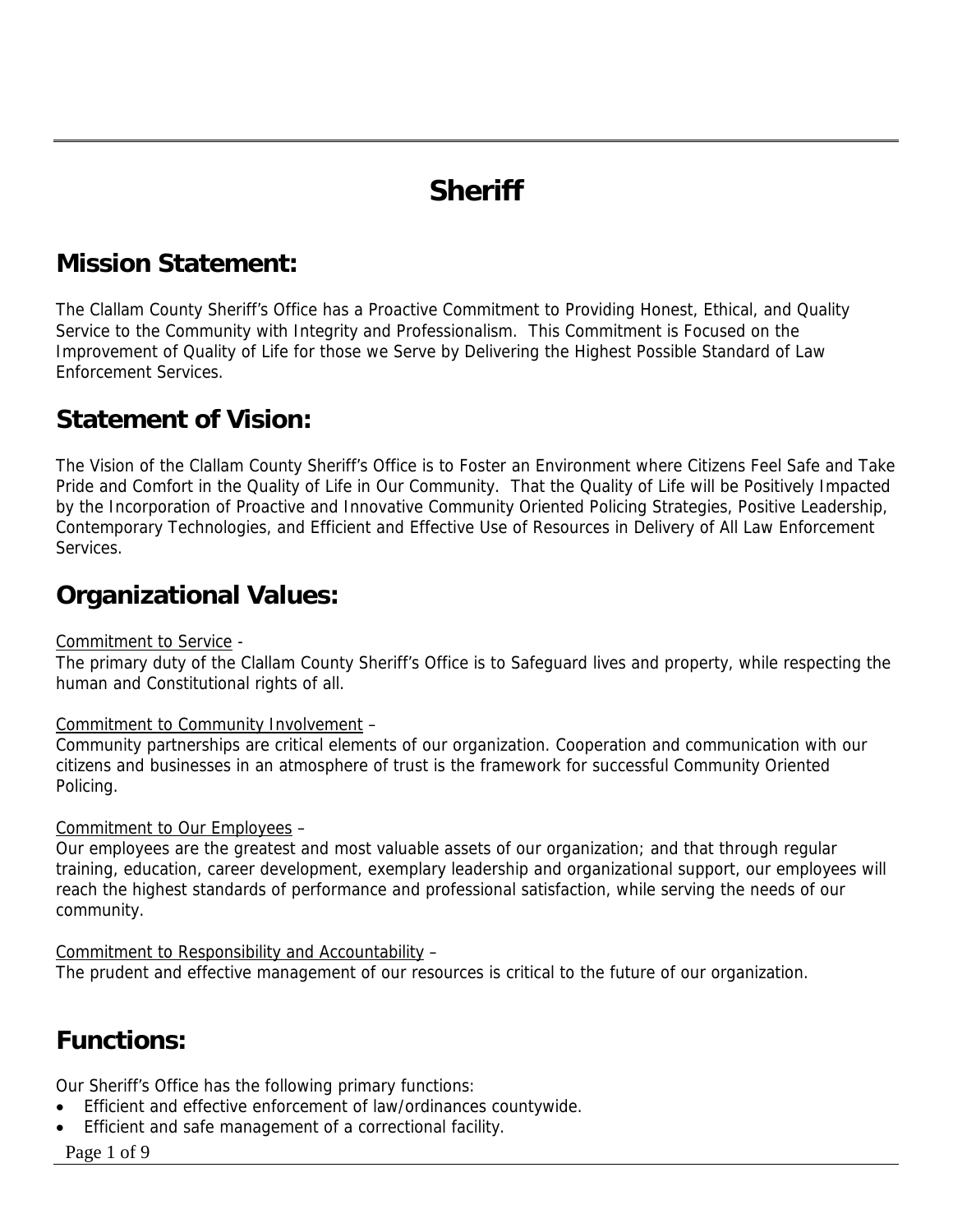- Effective fulfillment of all civil duties as mandated by law.
- Safeguarding of life, property, and maintenance of order in the event of natural or manmade critical incidents.
- Provision of resources to citizens to facilitate the prevention of crime.
- Interdiction of illicit activities within our county.

# **Long Term Goals:**

- Continually enhance public trust through efficiency and responsibly utilizing funds while fostering a customer service attitude among our members.
- Develop additional ways for all members of the department to interact positively with the citizens of our County, especially with the youth of this County.
- Develop a partnership with all stakeholders involved in the administration of criminal justice to better serve our community.
- Effectively recruit, develop, and retain high quality employees while improving staffing levels to industry standards.
- Aggressive pursuit of grants and other funding resources to address emerging challenges.
- Develop a plan for funding and construction of a new centralized multi-agency evidence storage facility.
- Purchase of "Krimesite" Ultraviolet Imaging device for locating and photographing fingerprints on all surfaces.
- Remodel old SDU with suitable security to house female inmates in compliance with law.
- Continue to work toward staffing the Jail at the appropriate and necessary levels.
- Provide Offender Re-entry Services for prisoners being released into the local community.
- Improve staffing levels through Hospital for Jail Medical Services.
- Strive to improve external security measures for Corrections Facility.
- Improve fingerprint method for Concealed Pistol License applicants by obtaining an automated fingerprint machine.
- Institute a continuous quality improvement program for the OPSCAN system assuring the highest quality communications network.
- Continue to participate in exploratory meetings and visits regarding establishing Mental health Crisis Beds in Port Angeles, working in concert with Peninsula Community Mental Health Center and the County Mental Health Committee.

# **Short Term Objectives:**

- Strive to maintain current manpower levels despite budget concerns and personnel turn-over.
- Continue to find ways to address officer safety through training and new technology.
- Strive to secure funding and technology to complete Phase II of the OPSCAN plan to place digital mobile data consoles in all Operations vehicles.
- Improve Jail Property Storage in the Jail by utilizing bins and customized shelves.
- Tile/Linoleum the floor in the Jail Sgt. Office.
- Change out the failing locks in several of the Jail cells.
- Install Video Monitoring Security Cameras in Jail Fenced Area.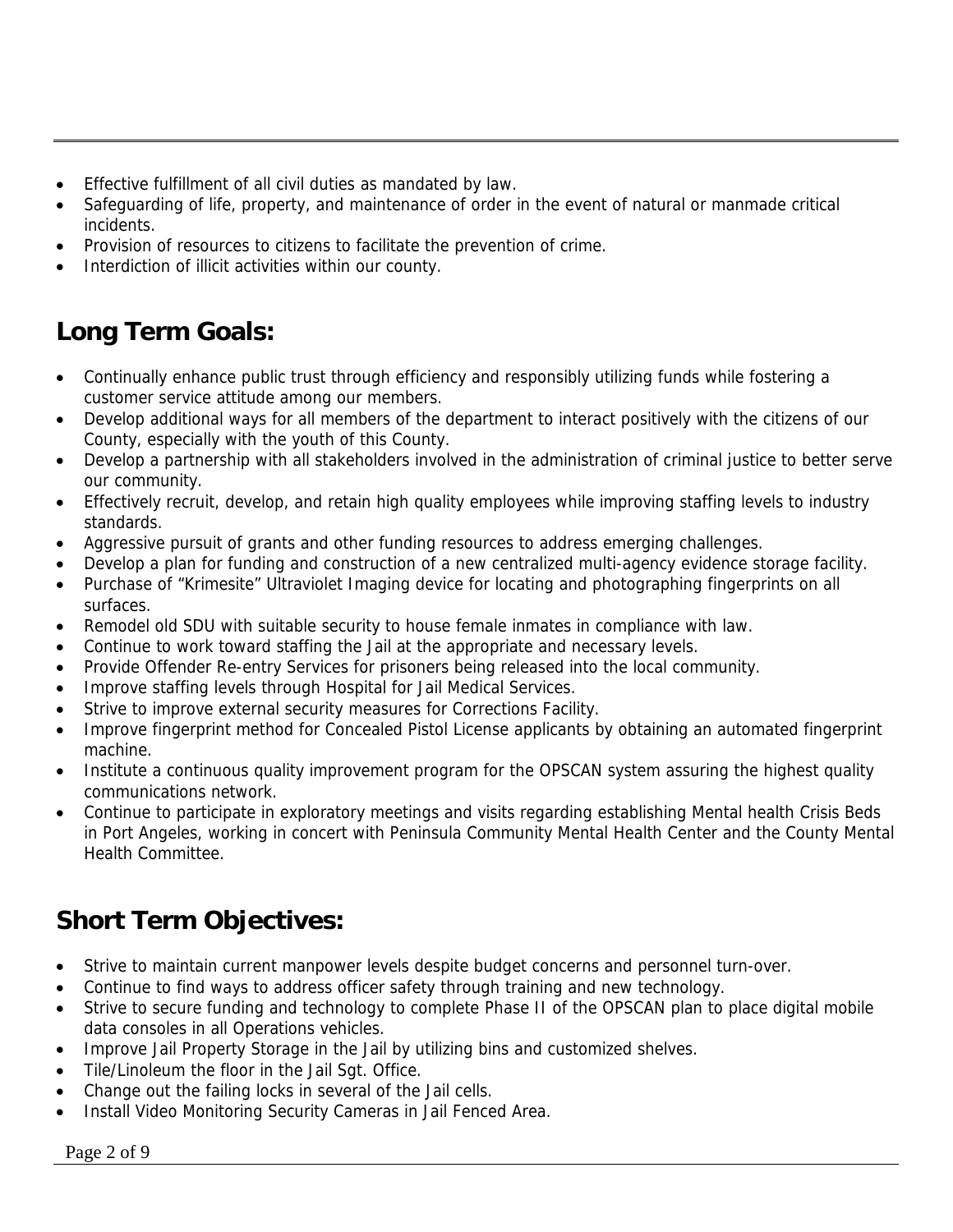- Negotiate and sign contracts with State and Federal Agencies for Jail Services and prisoner care.
- Standardize prisoner care daily rates within standardized Jail contracts.
- Negotiate Transportation Contract with Department of Corrections for moving female prisoners committed to DOC Custody.
- Continued enhancement of Sheriff's internet page.
- Identify additional time-saving and cost effective uses of the Sheriff's intranet web site for storage and dissemination of internal information.
- Continue to update the computers and technology systems to assure increased effectiveness and synergy of processes.
- Final development and implementation of the courthouse Critical Incident Response Plan.
- Develop funding source, purchase, and install mobile data capability for patrol operations allowing in-car data communications with PENCOM and State/NCIC. This will also be used by local city officers.
- Research and purchase new sound system for Sheriff's Office lobby area.
- Complete audit and purge of all property and evidence storage locations.
- Continue bidding and building processes for Phase I of the five-phase Jail expansion plan.

# **Accomplishments in 2007:**

- Recruited and trained six new deputies to fill vacancies and retiring deputies.
- Major personnel shortfalls came upon the patrol division in 2007. As a result, the detective sergeant, a full time detective and the west end detective were all reassigned to patrol. This left two full time detectives to deal with all major crimes referred to CIB without the benefit of a daily supervisor. Though many cases remain active at this time, the flow of case referrals handled has been managed. It is likely that year end clearance rates will be affected by this.
- Establishment of a criminal case tracking system that allows quick assignment and monitoring of cases.
- Created a Volunteer Operations Manual and held Volunteer Orientation sessions.
- Worked with WASPC to link the Jail records to the Jail Booking Reporting System (JBRS). This allows all criminal justice agencies to query county and state jail booking records.
- Worked with the County I.T. staff to put the Jail Register on-line for public viewing.
- Implemented digital cameras and recorders for all operations staff.
- Re-aligned administrative support staff for increased efficiencies within the administrative section.
- Completed cross-training of Support Services Division staff for increased coverage due to absences.
- Implemented department training records in the AEGIS database.
- Designed and printed new commission cards and business cards for all personnel.
- Re-wrote and implemented an updated sex offender policy.
- Maintained full staffing level of Corrections Officer personnel.
- Installed razor wire perimeter fence around the Jail, along with outdoor lighting for the same area.
- Gated the only access to Lincoln Street maintenance parking lot for better Jail security.
- Reconfigured Jail Dorms for better viewing, officer safety, and inmate secure living.
- Jail Sergeant pass-on-log developed and implemented for increased Jail safety
- Asbestos Abatement completed in preparation for Jail remodel.
- Cleaned and painted inside the Jail facility.
- New Jail Housing Agreements signed with City of Port Angeles and City of Sequim.
- Jail tours provided as part of educational process on Jail needs and overcrowding issues.
- Implemented new Jail initiatives Scheduling of Short Term Commitments & DUI Sober Holds.
- Implemented Auto Cash & GPS Electronic Funds Deposit systems in Jail lobby area.
- Page 3 of 9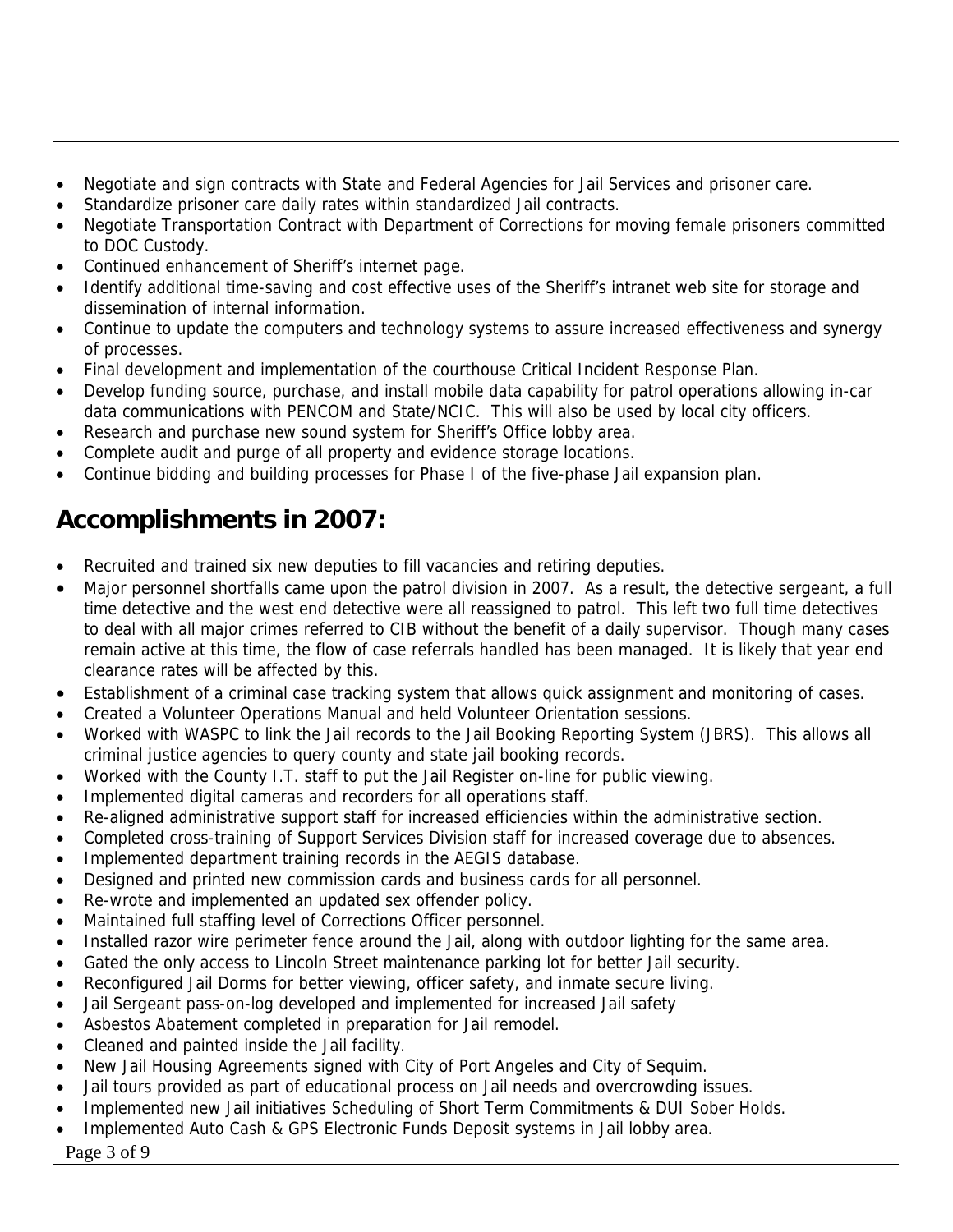- Converted old Jail kitchen freezer to a refrigerator and installed a new freezer.
- Upgraded the AEGIS Records Management, Dispatch, and Jail software to latest version.
- Formed Field Reporting/Mobile Data User Committee to review software and hardware needs for implementation of AEGIS programs.
- Completed thorough inventory of all property and evidence items held by the Sheriff's Office.
- Use of Force training classes completed for first 1/2 of 2007 (Firearms, Defensive Tactics, Taser, Simunitions)

## • **Performance Indicators:**

- Monitoring of peak-time coverage and response times
- Monitoring of hot call response statistics
- Monitoring of department overtime use against special circumstances and unforeseen events
- Monitoring of department progress to ensure successful completion of scheduled project work

## **Workload Indicators:**

| Type of Activity                                  | 2005 Actual | 2006 Actual | 6/30/07<br>Actual | 2008<br>Estimate |
|---------------------------------------------------|-------------|-------------|-------------------|------------------|
| Incidents (calls for service) handled             | 13,938      | 15,696      | 7,439             |                  |
| Case reports written and processed                | 2,873       | 3,093       | 1,575             |                  |
| Traffic stops                                     | 2,883       | 3,418       | 1,892             |                  |
| Civil papers served                               | 2,140       | 2,106       | 1,002             |                  |
| Civil papers processed                            | 2,682       | 2,708       | 1,328             |                  |
| Civil paper attempts                              | 2,773       | 2,630       | 1,121             |                  |
| Evictions                                         | 72          | 67          | 27                |                  |
| Concealed pistol licenses issued                  | 507         | 799         | 462               |                  |
| Pistol Transfers processed                        | 605         | 549         | 300               |                  |
| <b>Harvest Permits issued</b>                     | 245         | 214         | 110               |                  |
| Animal control incidents handled                  | 238         | 298         | 118               |                  |
| Animal control case reports written and processed | 21          | 21          | 10                |                  |
| Inmate meals served (Jail and Juvenile Center)    | 139,105     | 142,265     | 66,746            |                  |
| Inmate labor supervision - total hours            | 10,867      | 12,334.5    | 6,214             |                  |
| Inmate man days                                   | 42,697      | 44,296      | 21,083            |                  |
| Total inmate bookings                             | 2,450       | 2,882       | 1,431             |                  |
| <b>Supervised Court Appearances</b>               | 4,839       | 5,368       | 2,449             |                  |

Page 4 of 9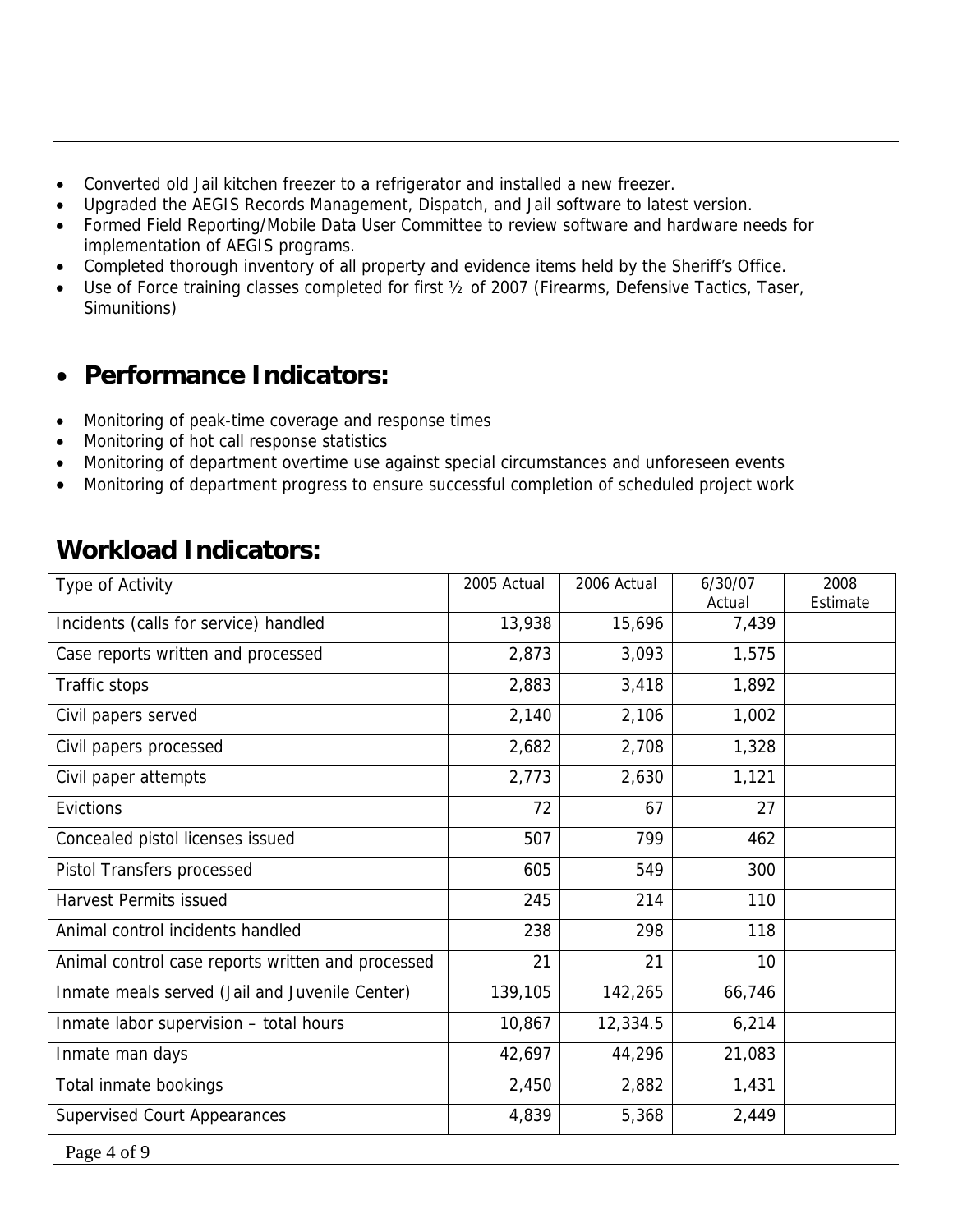| <b>Cooperative Chain Miles</b>                    | 26,272 | 27,425 | 12,978 |  |
|---------------------------------------------------|--------|--------|--------|--|
| Chain Gang - road miles cleared                   | 873.16 | 766.10 | 331.11 |  |
| Chain Gang – pounds of roadside litter collected  | 32,405 | 32,582 | 15,662 |  |
| Chain Gang - pounds of dump site litter collected | 62,130 | 93,940 | 47,224 |  |
| <b>DUI Victims Panel attendance</b>               | 336    | 309    | 158    |  |
| Traffic School attendance                         | 253    | 293    | 138    |  |

# **Staffing Level:**

|                                                    | 2005 Actual | 2006 Actual | 6/30/07 | 2008           |
|----------------------------------------------------|-------------|-------------|---------|----------------|
|                                                    |             |             | Actual  | <b>Budget</b>  |
| Full Time Equivalents Sheriff's Operations         | 42.50       | 42.50       | 43.50   | 43.5           |
| Administration                                     | 2.5         | 2.5         | 2.5     | 2.5            |
| Investigations                                     |             |             |         |                |
| Patrol                                             | 24.5        | 24.5        | 25.5    | 25.5           |
| <b>Support Services</b>                            | 7.5         | 7.5         | 7.5     | 7.5            |
| Enhanced 911                                       |             |             |         |                |
| Full Time Equivalents Sheriff's Community Projects | 1.15        | 1.00        | 1.00    |                |
| Full Time Equivalents Sheriff's Jail               | 33.50       | 34.50       | 35.50   | 38.5           |
| Care & Custody                                     | 28.5        | 29.5        | 30.5    | 33.5           |
| Chain Gang                                         |             |             |         |                |
| Kitchen                                            | 3           | 3           | 3       | 3              |
| Full Time Equivalents Sheriff's Recreation/Boating | 1.00        | 1.00        | 1.00    | 0              |
| Full Time Equivalents Sheriff's OPNET Drug         | 2.50        | 2.50        | 2.50    | $\overline{2}$ |
| Full Time Equivalents Sheriff's Interoperability   |             |             | .48     | 0              |
| <b>Full Time Equivalents Federal Forest</b>        | 1.00        | 1.00        | 1.00    |                |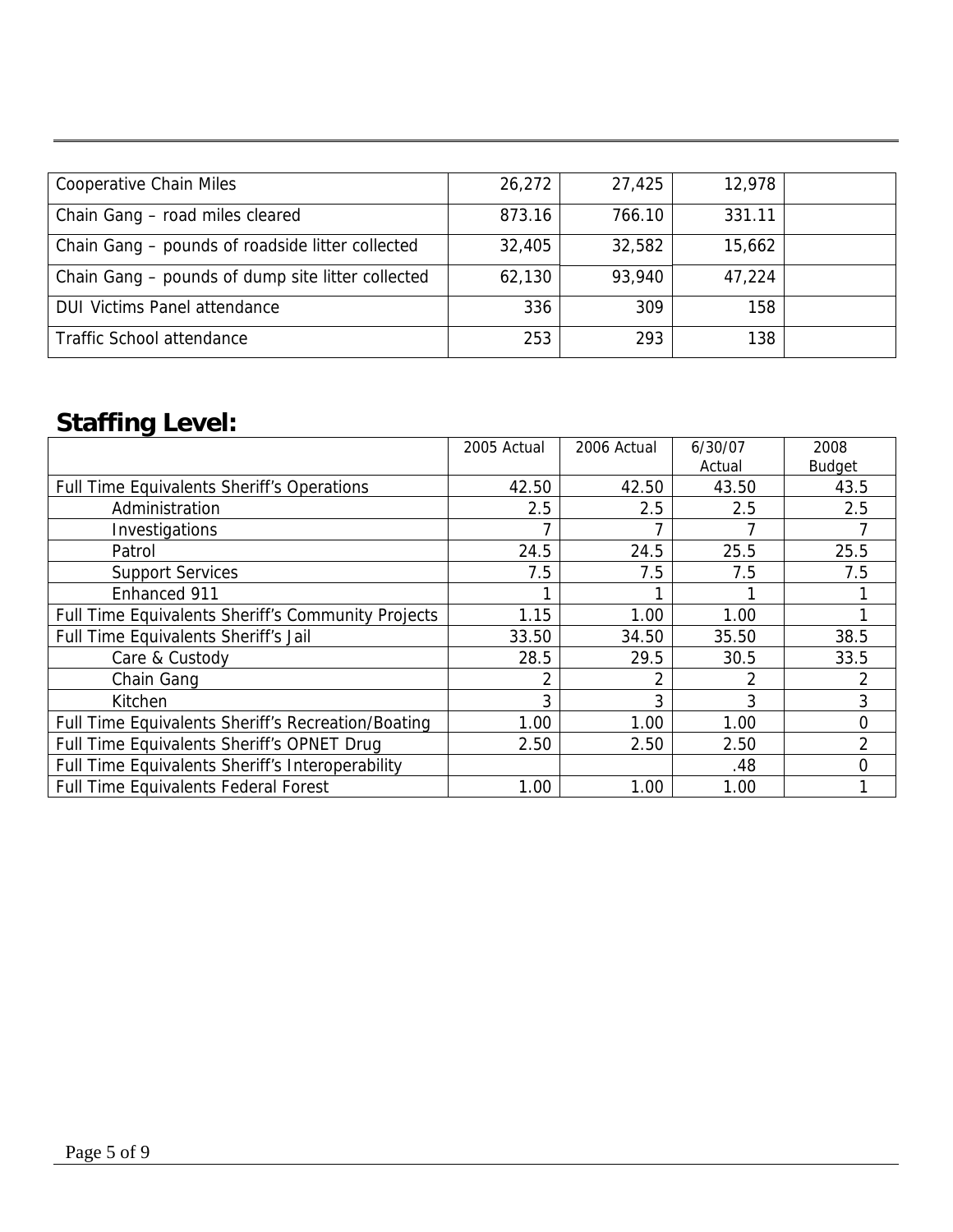# **Operating Budgets**

## **Revenues - Sheriff's Operations**

|                                       | 2005 Actual | 2006 Actual | 6/30/07     | 2008          |
|---------------------------------------|-------------|-------------|-------------|---------------|
|                                       |             |             | Actual      | <b>Budget</b> |
| Taxes                                 |             |             |             |               |
| Licenses and Permits                  | 8,915       | 25,169      | 20,683      | 41,000        |
| Intergovernmental Revenues            | 262,321     | 112,183     | 75,253      | 453,916       |
| <b>Charges for Goods and Services</b> | 178,419     | 332,940     | 96,280      | 49,600        |
| <b>Fines and Forfeitures</b>          | 7,698       | 8,971       | 6,259       | 12,900        |
| Miscellaneous Revenues                | 6,303       | 7,720       | 2,596       | 5,200         |
| <b>Nonrevenues</b>                    |             | 0           |             |               |
| <b>Other Financing Sources</b>        | 836,133     | 450,000     | 450,000     | 650,000       |
| <b>General Tax Support</b>            | 2,303,237   | 2,966,215   | 1,381,454   | 3,120,019     |
| <b>TOTAL</b>                          | \$3,603,026 | \$3,903,198 | \$2,032,525 | \$4,332,635   |

## **Expenditures - Sheriff's Operations**

|                                        | 2005 Actual | 2006 Actual | 6/30/07     | 2008          |
|----------------------------------------|-------------|-------------|-------------|---------------|
|                                        |             |             | Actual      | <b>Budget</b> |
| Salaries and Wages                     | 2,235,756   | 2,396,676   | 1,242,835   | 2,603,786     |
| <b>Personnel Benefits</b>              | 285,403     | 443,696     | 347,118     | 836,065       |
| <b>Supplies</b>                        | 72,408      | 66,960      | 74,308      | 93,718        |
| Other Services and Charges             | 146,242     | 190,362     | 121,754     | 248,210       |
| <b>Intergovernmental Services</b>      | 145,785     | 164,975     | 74,130      | 149,498       |
| <b>Interfund Payments for Services</b> | 717,432     | 640,529     | 172,380     | 378,158       |
| Capital Outlay                         |             |             |             | 23,200        |
| <b>TOTAL</b>                           | \$3,603,026 | \$3,903,198 | \$2,032,525 | \$4,332,635   |

# **Revenues - Sheriff's Community Projects**

|                                       | 2005 Actual | 2006 Actual | 6/30/07  | 2008          |
|---------------------------------------|-------------|-------------|----------|---------------|
|                                       |             |             | Actual   | <b>Budget</b> |
| Taxes                                 |             |             |          |               |
| Licenses and Permits                  |             |             |          |               |
| Intergovernmental Revenues            | 110,946     | 59,511      | 50,567   | 90,091        |
| <b>Charges for Goods and Services</b> |             |             |          |               |
| <b>Fines and Forfeitures</b>          | 18,710      | 19,785      | 9,040    | 19,500        |
| Miscellaneous Revenues                |             |             |          |               |
| Nonrevenues                           |             |             |          |               |
| <b>Other Financing Sources</b>        |             |             |          |               |
| <b>General Tax Support</b>            | (33, 029)   | 44,563      | (2,607)  | 54,241        |
| <b>TOTAL</b>                          | \$96,627    | \$123,859   | \$57,000 | \$163,832     |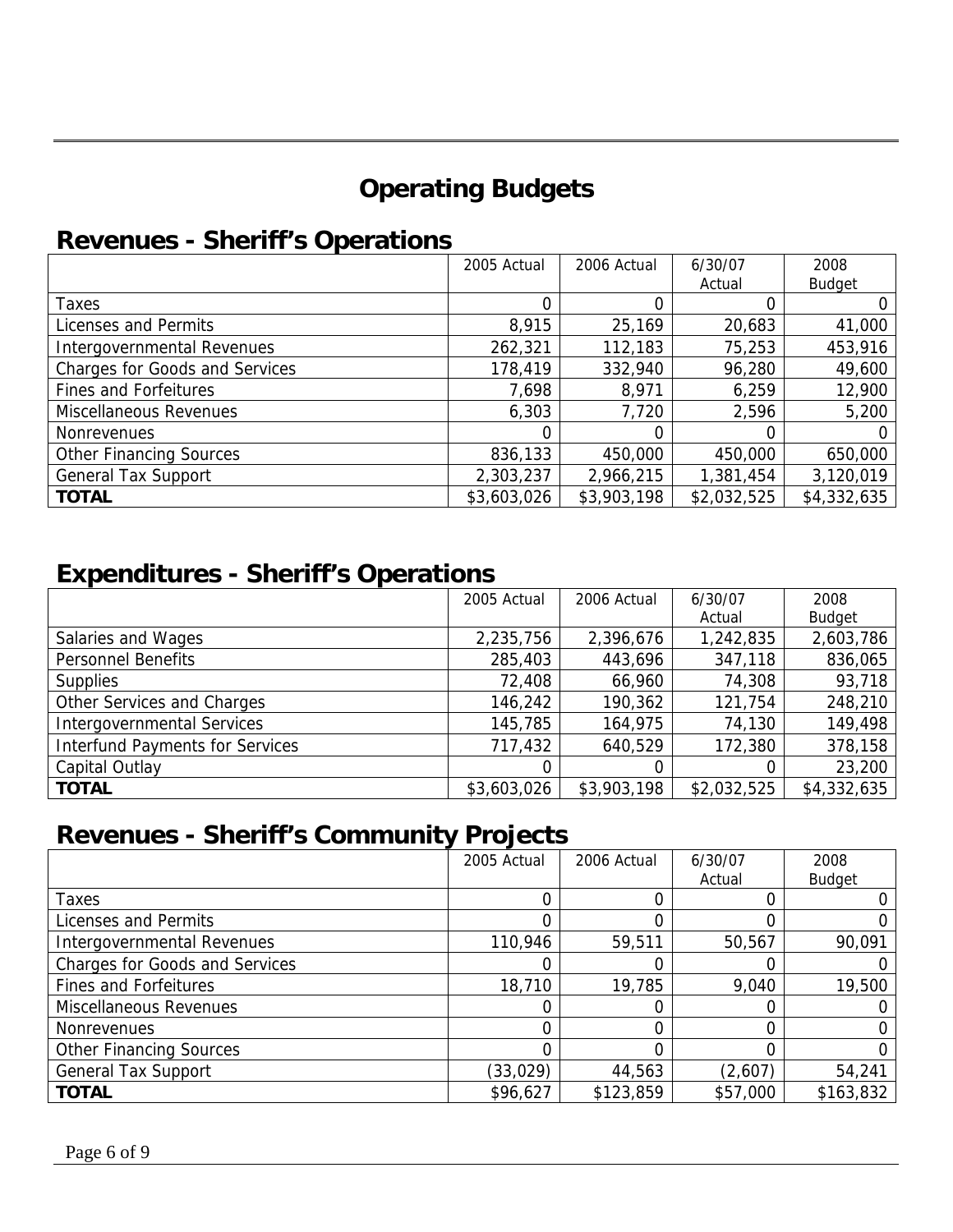# **Expenditures - Sheriff's Community Projects**

|                                        | 2005 Actual | 2006 Actual | 6/30/07  | 2008          |
|----------------------------------------|-------------|-------------|----------|---------------|
|                                        |             |             | Actual   | <b>Budget</b> |
| Salaries and Wages                     | 52,197      | 57,884      | 30,462   | 83,044        |
| <b>Personnel Benefits</b>              | 5,947       | 9,654       | 8,113    | 29,254        |
| <b>Supplies</b>                        | 10,061      | 5,835       | 950      | 15,518        |
| Other Services and Charges             | 11,445      | 33,453      | 13,876   | 27,016        |
| <b>Intergovernmental Services</b>      |             |             |          |               |
| <b>Interfund Payments for Services</b> | 16,977      | 17,033      | 3,599    | 9,000         |
| Capital Outlay                         |             |             |          |               |
| <b>TOTAL</b>                           | \$96,627    | \$123,859   | \$57,000 | \$163,832     |

## **Revenues - Sheriff's Animal Control**

|                                | 2005 Actual | 2006 Actual | 6/30/07   | 2008          |
|--------------------------------|-------------|-------------|-----------|---------------|
|                                |             |             | Actual    | <b>Budget</b> |
| Taxes                          |             |             |           |               |
| Licenses and Permits           |             |             |           |               |
| Intergovernmental Revenues     |             |             |           |               |
| Charges for Goods and Services |             |             |           |               |
| <b>Fines and Forfeitures</b>   |             |             |           |               |
| Miscellaneous Revenues         |             | ი           |           |               |
| <b>Nonrevenues</b>             |             | O           |           |               |
| <b>Other Financing Sources</b> |             | 0           |           |               |
| <b>General Tax Support</b>     | 179,704     | 200,334     | 152,250   | 206,000       |
| <b>TOTAL</b>                   | \$179,704   | \$200,334   | \$152,250 | \$206,000     |

## **Expenditures - Sheriff's Animal Control**

|                                        | 2005 Actual | 2006 Actual | 6/30/07   | 2008          |
|----------------------------------------|-------------|-------------|-----------|---------------|
|                                        |             |             | Actual    | <b>Budget</b> |
| Salaries and Wages                     |             |             |           |               |
| <b>Personnel Benefits</b>              |             |             |           |               |
| <b>Supplies</b>                        |             |             |           |               |
| Other Services and Charges             | 179,173     | 199,436     | 152,250   | 206,000       |
| <b>Intergovernmental Services</b>      |             |             |           |               |
| <b>Interfund Payments for Services</b> | 531         | 898         |           |               |
| Capital Outlay                         |             |             |           |               |
| <b>TOTAL</b>                           | \$179,704   | \$200,334   | \$152,250 | \$206,000     |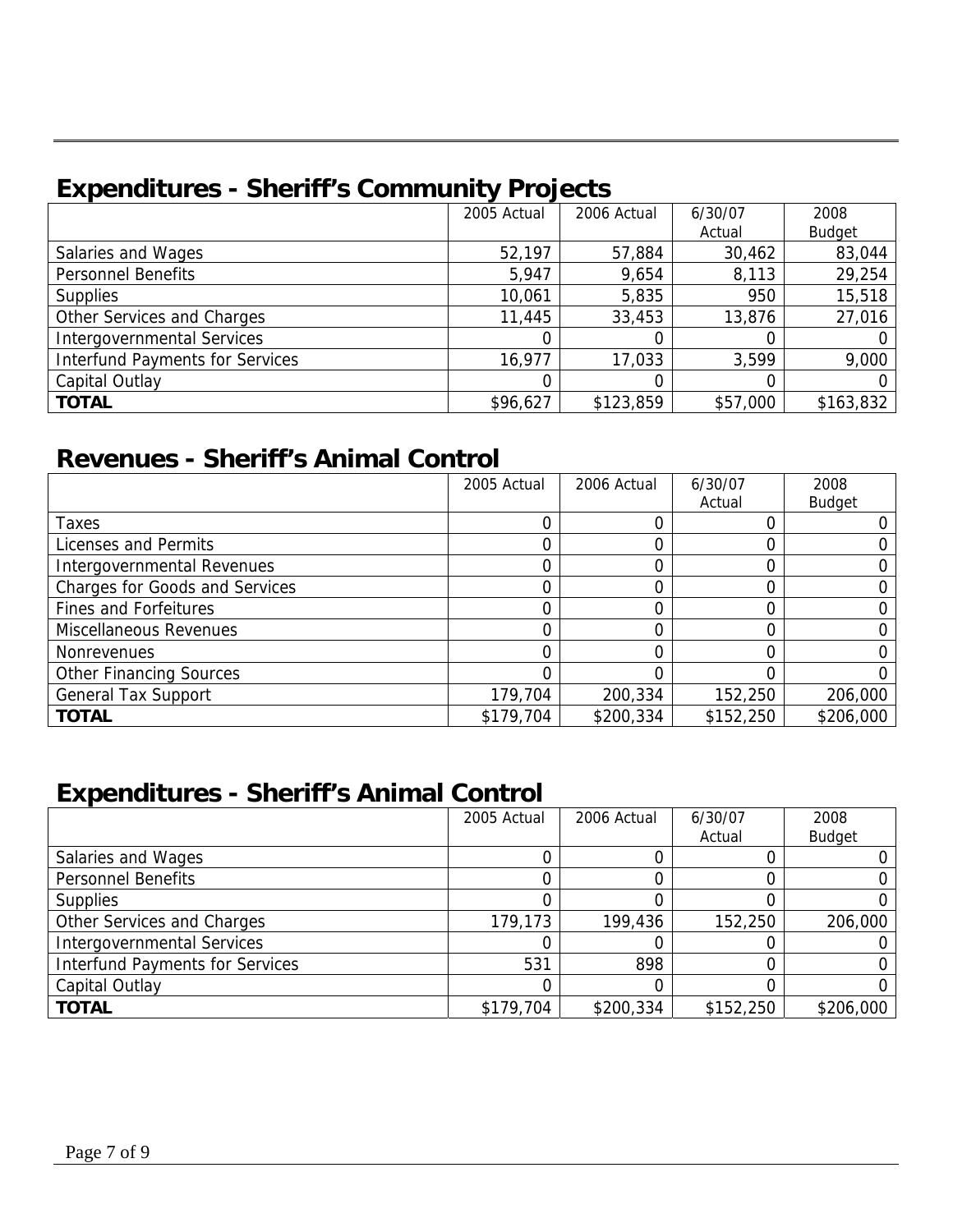## **Revenues - Sheriff's Search and Rescue**

|                                       | 2005 Actual | 2006 Actual | 6/30/07 | 2008     |
|---------------------------------------|-------------|-------------|---------|----------|
|                                       |             |             | Actual  | Budget   |
| Taxes                                 |             |             |         |          |
| Licenses and Permits                  |             |             |         |          |
| Intergovernmental Revenues            |             |             |         |          |
| <b>Charges for Goods and Services</b> |             |             |         |          |
| <b>Fines and Forfeitures</b>          |             |             |         |          |
| Miscellaneous Revenues                |             |             |         |          |
| <b>Nonrevenues</b>                    |             |             |         |          |
| <b>Other Financing Sources</b>        |             | 2,105       |         |          |
| <b>General Tax Support</b>            | 10,910      | 8,662       | 1,513   | 24,467   |
| <b>TOTAL</b>                          | \$10,910    | \$10,767    | \$1,513 | \$24,467 |

## **Expenditures - Sheriff's Search and Rescue**

|                                        | 2005 Actual | 2006 Actual | 6/30/07 | 2008          |
|----------------------------------------|-------------|-------------|---------|---------------|
|                                        |             |             | Actual  | <b>Budget</b> |
| Salaries and Wages                     |             |             |         |               |
| <b>Personnel Benefits</b>              |             |             |         |               |
| <b>Supplies</b>                        | 3,964       | 4,404       | 476     | 9,223         |
| Other Services and Charges             | 2,893       | 1,528       | 715     | 7,262         |
| <b>Intergovernmental Services</b>      |             |             |         |               |
| <b>Interfund Payments for Services</b> | 4,053       | 4,835       | 322     | 7,982         |
| Capital Outlay                         |             |             |         |               |
| <b>TOTAL</b>                           | \$10,910    | \$10,767    | \$1,513 | \$24,467      |

## **Revenues - Sheriff's Jail**

|                                       | 2005 Actual | 2006 Actual | 6/30/07     | 2008          |
|---------------------------------------|-------------|-------------|-------------|---------------|
|                                       |             |             | Actual      | <b>Budget</b> |
| Taxes                                 | 0           |             |             |               |
| Licenses and Permits                  |             |             |             |               |
| Intergovernmental Revenues            | 224,958     | 355,455     | 134,517     | 402,073       |
| <b>Charges for Goods and Services</b> | 92,902      | 119,336     | 33,513      | 122,500       |
| Fines and Forfeitures                 |             |             |             |               |
| Miscellaneous Revenues                | 999         | 307         |             | 1,000         |
| Nonrevenues                           | 60,352      | 0           |             |               |
| <b>Other Financing Sources</b>        | 100,000     | 100,000     | 100,000     | 250,000       |
| <b>General Tax Support</b>            | 1,587,875   | 1,970,385   | 1,019,084   | 2,255,882     |
| <b>TOTAL</b>                          | \$2,067,086 | \$2,545,483 | \$1,287,114 | \$3,031,455   |